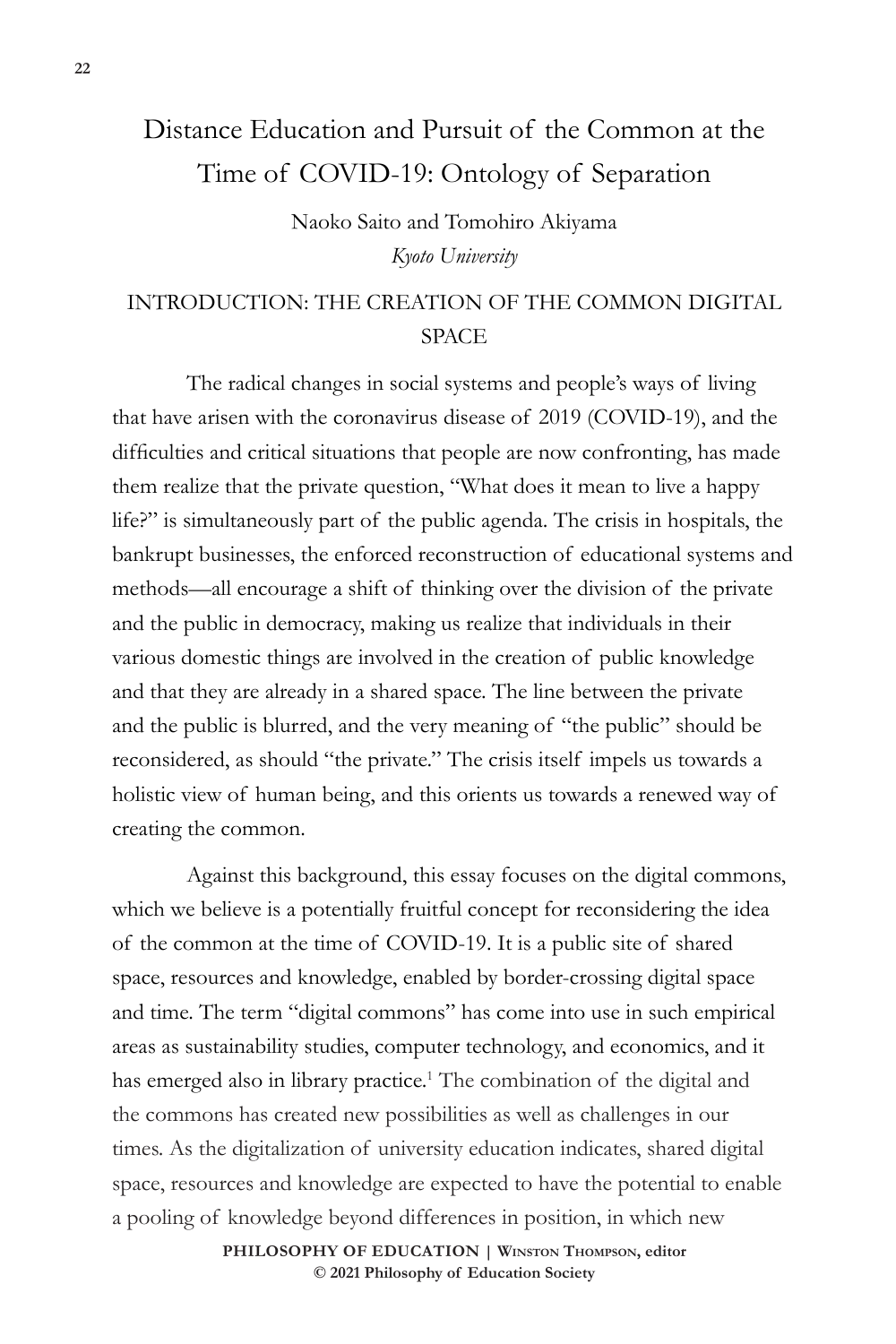possibilities of the public are realized. At the same time, as some of the criticism of online teaching demonstrates, the digital commons can also have negative effects. With this background in mind, we would like to raise three philosophically practical tasks involving the digital commons for democracy and education. First, at times when discrimination and prejudice have been manifested: how can we cultivate, in virtual reality, imagination and aesthetic sensitivity to the other? Second, how far can the divisions in and possibilities of recovering society's bonds be reconsidered through forms of withdrawal? Third, what kind of an alternative form of open-mindedness be cultivated at a time of closure and barriers? These are the overarching questions that we shall pursue in this essay.

To this end, this essay is engaged in philosophical investigations into the ways that people can attain the common, beginning with distance and separation as experienced in digital space. Specifically, we would like to draw attention to the American transcendentalism of Ralph Waldo Emerson and Henry David Thoreau, because their thought is full of suggestions that can help to elaborate the idea of the common to be pursued in digital space. Their radical transcendentalist commitment to our ordinary lives can be appreciated anew today, enabling a way of thinking about distance that exceeds any facile binary distinctions and crosses borders.

This essay is organized as follows. Section II, "Distance on the Internet and in Online Education," reviews articles by Andrew Feenberg and Paul Standish as they have special bearing on the idea of distance in distance education and identify some challenges in the creation of the digital commons as evidenced in COVID-19. Section III, "An Ontology of Separation: Some Possibilities of American Transcendentalism," discusses the ontology of separation drawn from Emerson and Thoreau because this unparalleled perspective can be developed as a promising, alternative philosophy for our pandemic times. Section IV, "The Teaching of Distance in Distance Education," discusses some educational implications for creating the common as the teaching of distance. In Section V, some concluding remarks are made.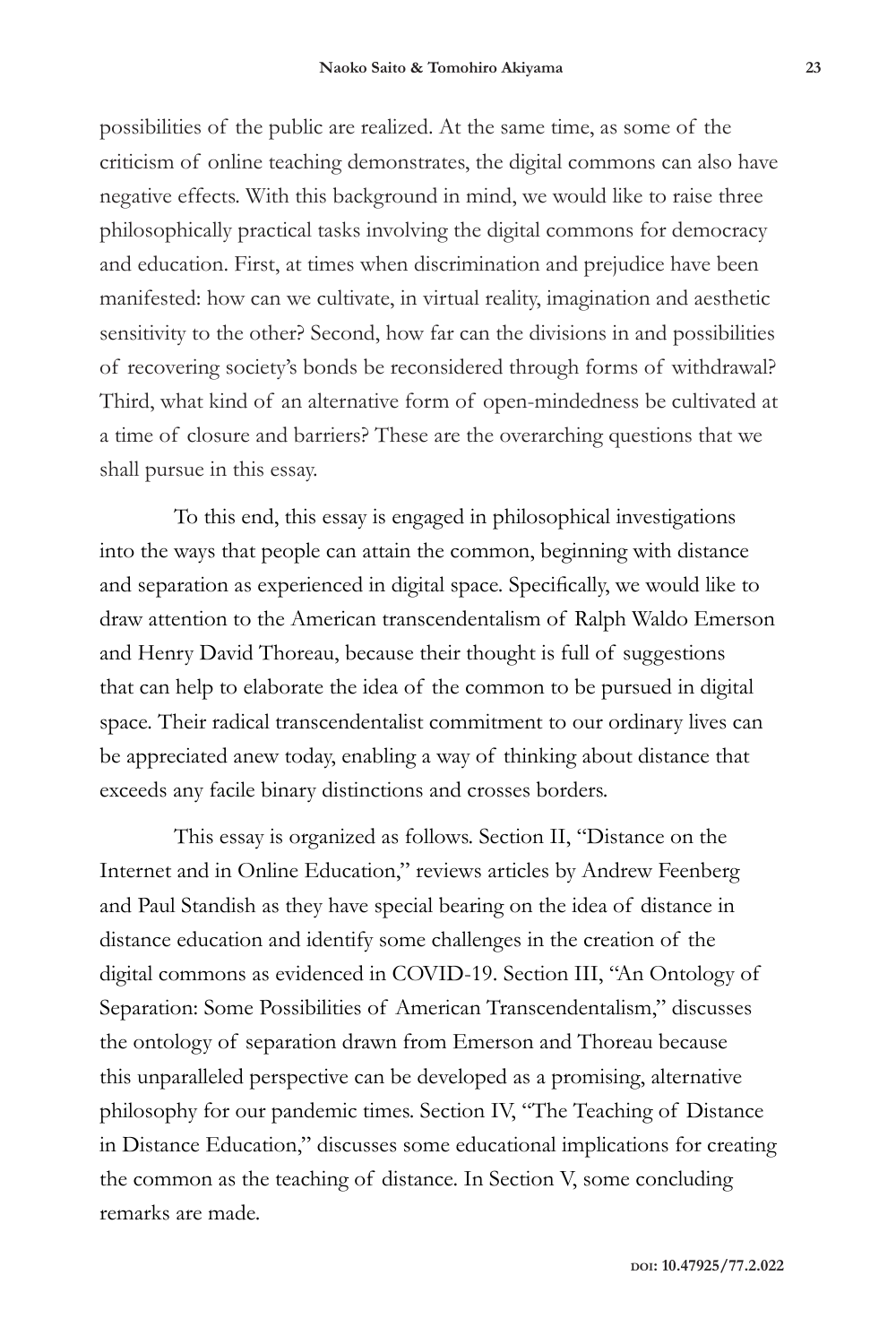#### DISTANCE ON THE INTERNET AND IN ONLINE EDUCATION

One feature of the internet is that it makes all physical distances the same. Someone in Indonesia, for example, is as near as someone in Moscow or in your town, if you are participating in the same seminar. There is a ubiquitous nearness. But what is the consequence of this for our notions of nearness and neighboring? Everyone is potentially your neighbor. This inevitably alters, for good and ill, the idea of the neighbor.

A recent article by Feenberg suggested a fruitful line of response.<sup>2</sup> In his analysis of online communities, he discussed some distinctive features of and challenges to the creation of the common in digital space. Feenberg concluded that the environment created by the internet opened up possibilities beyond face-to-face interactions. Another notable feature of online communities was the blurring of the border between the personal and the social, between the private and the public.<sup>3</sup> Online communities created a new form of "civic public" and this through the mediation of meaningful, personal encounter among individuals.4 Thus, as Feenberg emphasized, communication on the internet created "social capital in online communities."5

Feenberg also pointed out, however, the negative dimensions of online communities. First was the shift from "project-based to personalitybased" communities: "Interaction is not organized around a project but around a persona," as he wrote, and as a result social space could be occupied with trivialities and narcissistic posturing.<sup>6</sup> Second, there was a potentially negative turnout in the eclipse of intention and meaning through an exclusive focus on data.7 Third were the negative aspects of closeness and intimacy: the creation of bullying, prejudice and hatred as a result of anonymity. The distance created by the internet provided space for dissent but also a "'safe space' for racism and breaking down the distinction between what could be said in private and public discourse."<sup>8</sup> In order to resist such negative tendencies, Feenberg proposed the idea of the project-based online community and the creation of a critical public in online communities, a public in which "true collaboration occurs."9 What was significant about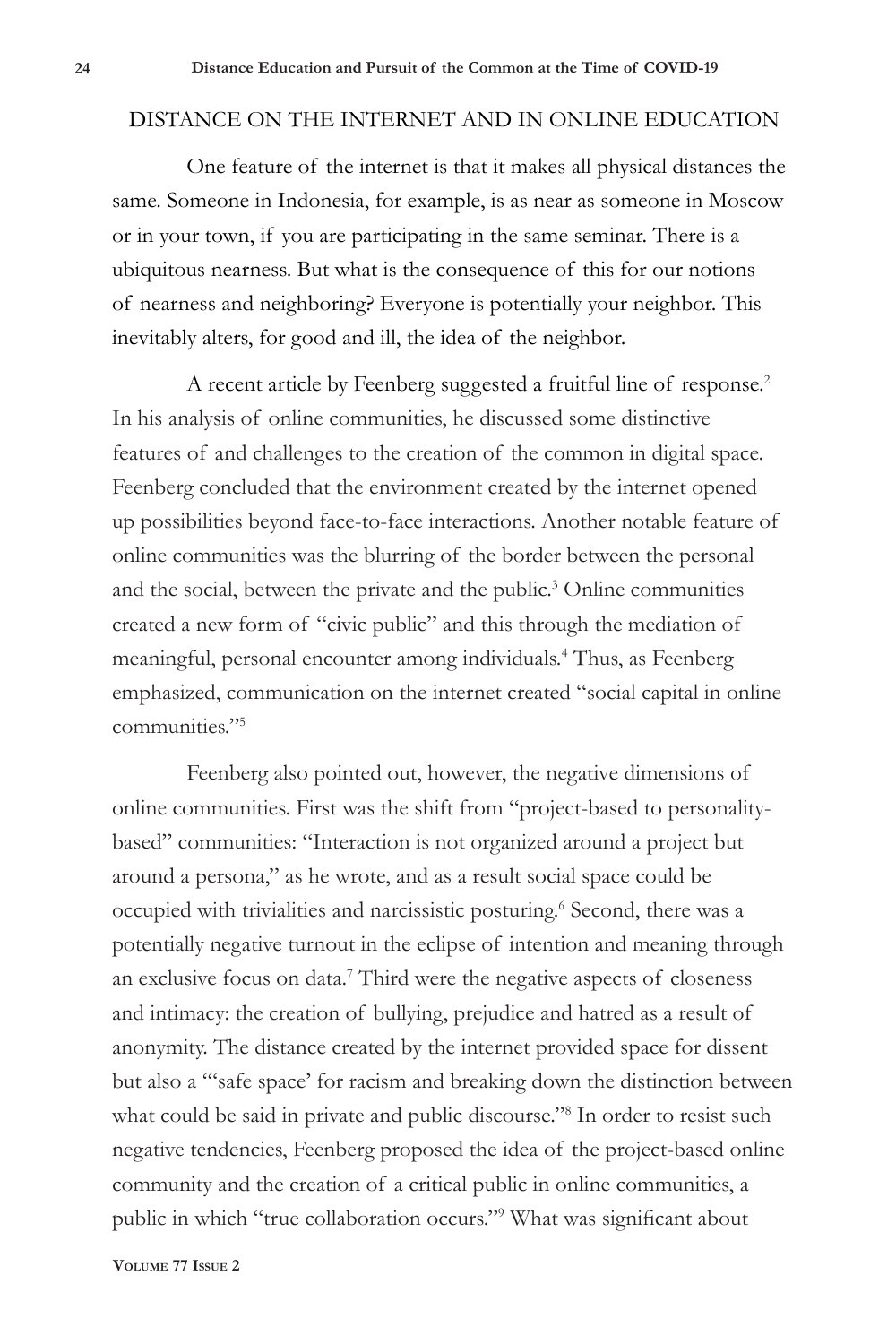Feenberg's suggestion was his remembering of the need for philosophical and normative space in online communities and for democratic rationality beyond technical control.10 He called for the use of technology for political discussion and resistance, and for democratic discourse as opposed to commercial and populist alternatives.11 And this suggested a way to build sound neighborly relationships with distance.

In a slightly different strain, Standish explored the danger and the possibilities of distance in virtual reality and online education.12 Like Feenberg, Standish cautioned against the negative effect of a "digitalized knowledge economy."13 It reduced knowledge to information with its concomitant skills, and the worlds technology opens were neutralized.14 Precisely because of these dangers, Standish called for the necessity of a better philosophy of technology. Unlike Feenberg, whose focus was on the creation of the critical public for democratic rationality, Standish's focus was more on the subtle, phenomenological dimension of the lives of human beings engaged in the building of neighboring online relationships, and he developed his argument from a post-structuralist perspective. Referring specifically to Jacques Derrida's criticism of the metaphysics of presence, Standish emphasized the significance of remembering the "non-present," "the hidden," and the "invisible" in and behind virtual reality: an absence that he claimed to be the source of the vitality of our lives.15 Related to this was his warning against the illusory nature of the immediacy and closeness that were supposedly guaranteed by "direct experience," and by face-toface interaction.<sup>16</sup> Standish argued that there was "no pure authenticity of teaching and learning" in face-to-face experience.17 He implicitly destabilized the dichotomy between the virtual and the face-to-face, and this led to his claim that it was possible to provide a "rich sensuous virtual experience" online.18 Standish thus indicated the significance of distance and indirectness in building a genuine sense of neighborhood.

Furthermore, Standish provided concrete directions for such distance education. In particular, he emphasized the significance of introducing written interaction in online environments, including the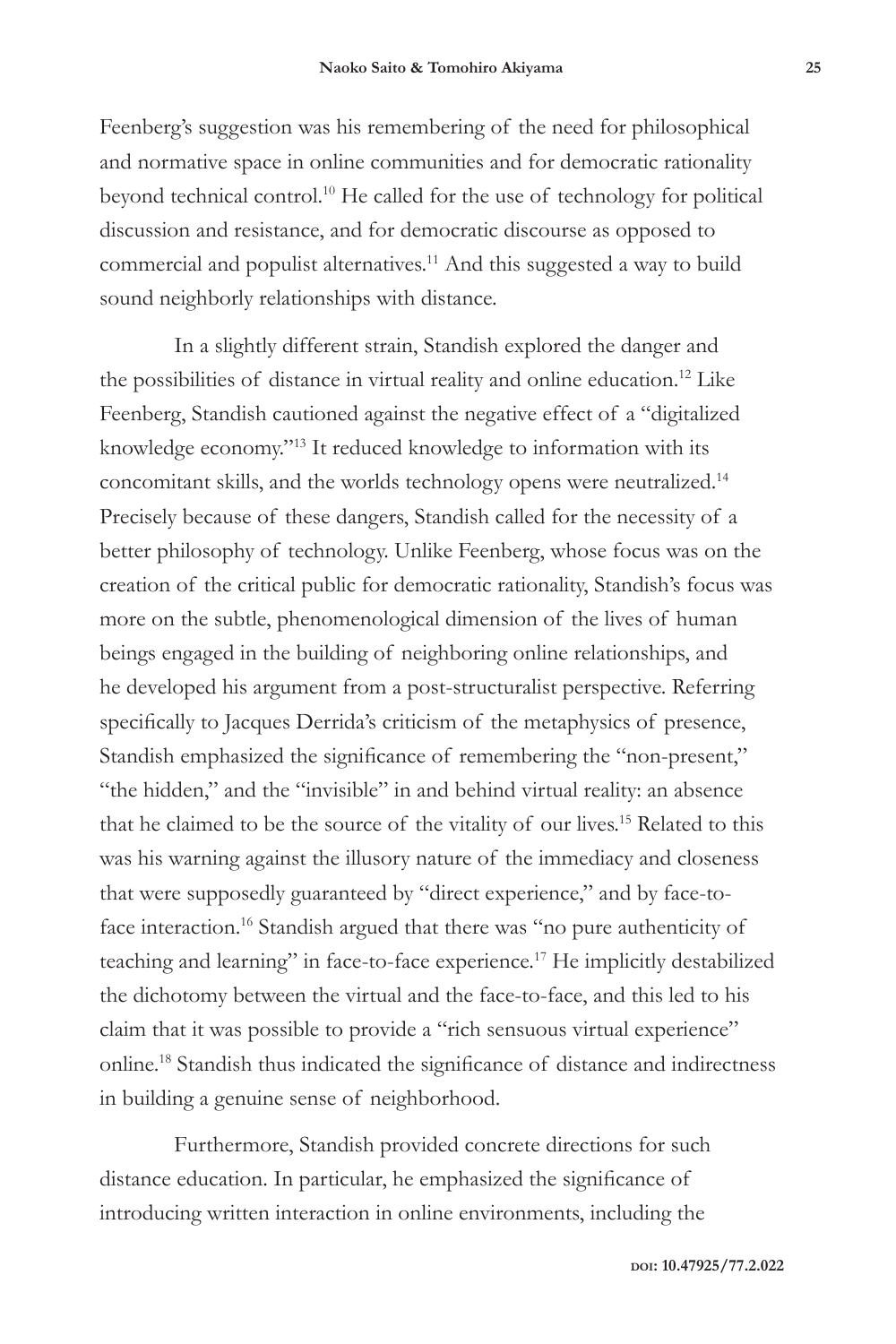possibility of the use of chat and emails.<sup>19</sup> There was a certain rhythm, momentum and spontaneity in writing online. There was also "the nonlinear nature of the thinking that writing promotes."20 In using the web, the learner's thinking was opened to the possibility of finding out things by chance. In contrast to the "spectatorial orientation" in internet activity, which constituted a negative form of distance between the subject and the object, there was the possibility of absorption in the experience of indirectness through writing.<sup>21</sup> Such activity was characterized by a "humble relation to the possibilities of words" rather than a manipulative control of things.<sup>22</sup> Standish opened up possibilities of online education through his attention to language and indicated avenues to the creation of the space for shared knowledge and the common, beginning in and with distance.

As an elaboration of the central three questions raised at the beginning, four crucial philosophical and educational questions are prompted by Feenberg and Standish centering on distance and online education. First, how can healthy spaces for dissent, rather than spaces for discrimination and prejudice, be created in online communities? Second, how can we create active, project-oriented online communities that avoid narcissistic selfabsorption? Third, how can we regain intimacy in digital space at a distance? And fourth, and finally, how can we create the experience of the common and rich "social capital" if we start from the physically isolated experience of using the internet? These are the questions that will be addressed in the next section.

### AN ONTOLOGY OF SEPARATION: SOME POSSIBILITIES OF AMERICAN TRANSCENDENTALISM

In response, we would like to explore an alternative philosophy which is viable at the time of COVID-19. This is to be found in the American transcendentalism of Emerson and Thoreau, especially as taken forward in the work of Stanley Cavell. 19th century American transcendentalism may sound irrelevant to the age of the internet; the originality of its thinking, however, provides an unparalleled basis from which to respond to those questions prompted by Feenberg and Standish.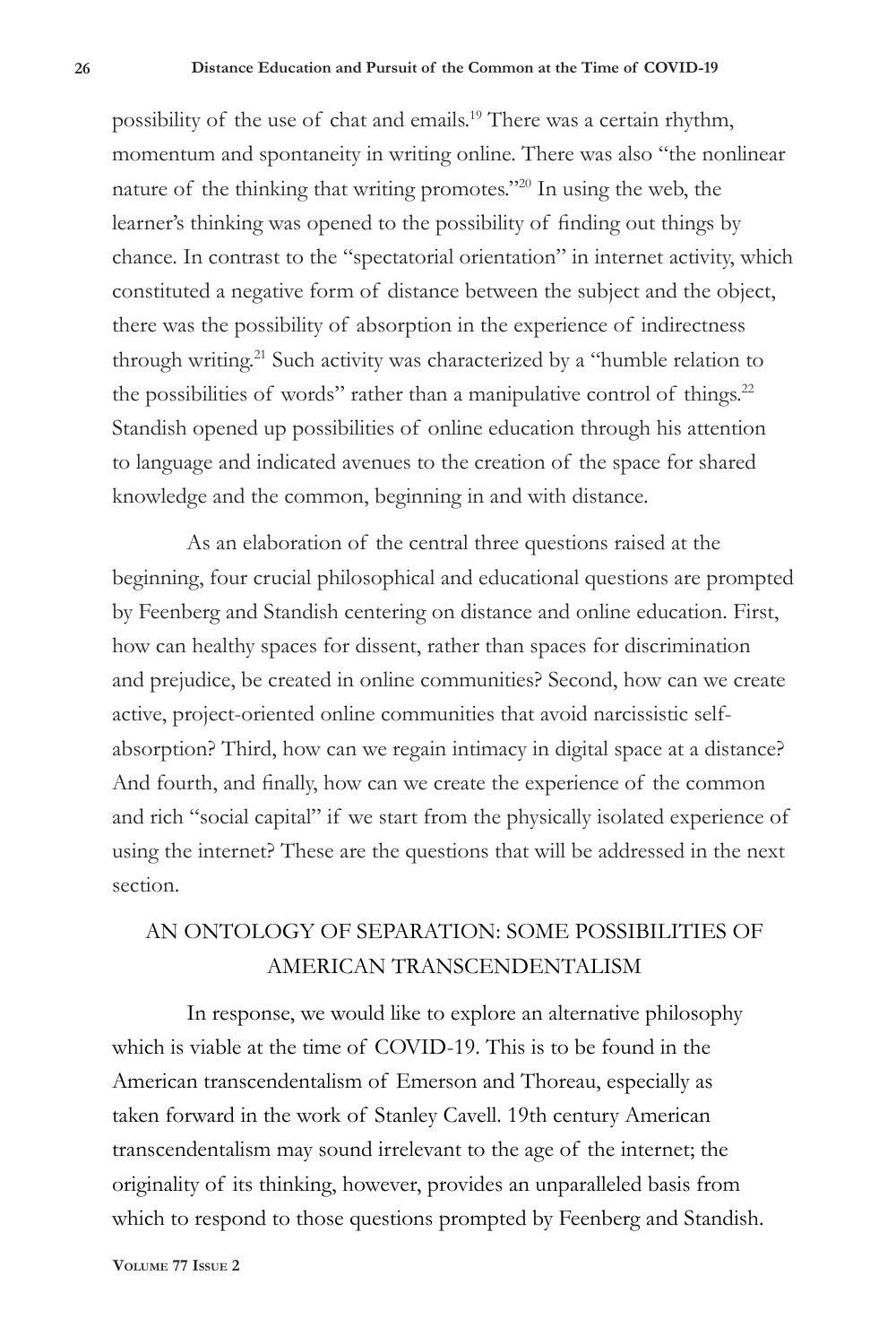Here, we would like to propose what we call an ontology of separation. Although Emerson's and Thoreau's philosophy was dedicated toward the regaining of intimacy with the world and toward the returning of philosophy to "the low, the common."23 These things were to be achieved, in their view, through the realization of our separateness. As Feenberg said, the ultimate task of education in digital space is the creation of a shared space for knowledge, for rich social capital, and for the ethics of the common good. Thus, in the light of the four questions raised in the previous section, the question to be brought into focus here is how, beginning with the current state of isolation, separation and social distance, and resisting the neutralizing effects of the internet, such a state can be attained. By contrast to Martin Heidegger's ontology of "being-in-the-world," which centered on a particular place and was grounded in the sense of belonging to a shared land, Emerson and Thoreau were more cautious in view of the danger of conformity that was inherent in the idea of belonging.<sup>24</sup> They were in quest of something beyond the immediate and the local (it was no longer land!), and their transcendentalist thought was open to something that was yet to come. Drawing on Cavell's rereading of Emerson and Thoreau, the following four related concepts are identified as characterizing the ontology of separation.

First is the idea of privacy and inwardness as the precondition for the creation of the public and the common. What was missing, perhaps, from the critical discourse of democratic rationality that Feenberg emphasized in online community was the existential sense of each person who participated in the creation of the common and democratic public. In view, however, of the current blurring of the line between the personal and the social, between the private and the public in our digital lives, we need to begin with inwardness and the sense of privacy as the very source of the separation of human existence and as a precondition of the public. The writings of both Emerson and Thoreau are permeated by the sense of privacy and inwardness as a precondition for the quest of common humanity. And this sense of separateness and distance is as crucial as that of commonality in their thinking. We believe this is crucial to creating a healthy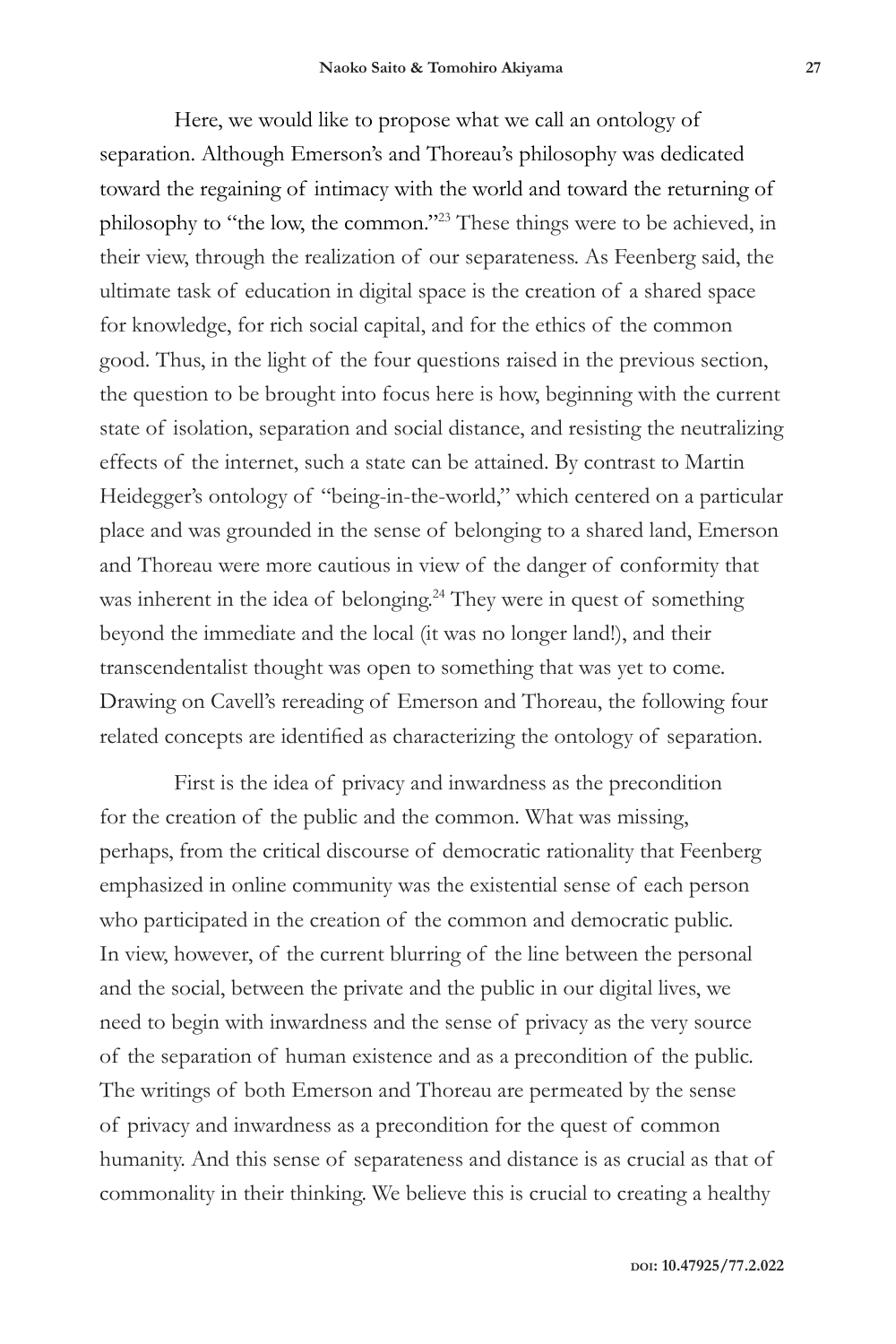space for dissent. This is shown most explicitly in Emerson's statement: "the inmost in due time becomes the outmost."25 The strong sense of interiority in Emerson's and Thoreau's texts is a matter not of isolated individualism, of solipsism, or of narcissistic absorption, but of a singularity of the self, which Thoreau called the "private sea, the Atlantic and Pacific Ocean of one's being alone."<sup>26</sup> The interiority of the self is not a priori, but is something to be achieved, paradoxically through participation in the language community. Secrecy and privacy are already aspects of speech and writing, and in that sense alone they are already public. Cavell said that before the process of individuation, "there are no individuals, hence no humanity, hence no society."<sup>27</sup> There are no firsts.

The second feature is the idea of building closeness in distance in a way that restores intimacy*.* In Cavell's ordinary language philosophy, the faceto-face, direct relationship was considered to harbor the danger of covering over the separation and distance that were crucial to the acknowledgment of the individuality of the other.<sup>28</sup> This had to do with Cavell's approach to skepticism, which accepted "the pain of acknowledging separateness."29 In his account of the self and other relationship, Cavell did not begin with continuity and connection, but with the singularity of the self that was in hope of achieving connection with the other. As he said about Thoreau's *Walden*, "what is most intimate is what is furthest away; the realization of 'our infinite relations,' our kinships, is an endless realization of our separateness."<sup>30</sup> This connects in telling ways with coming to understand and accept our separateness from one another, and perhaps a separation within ourselves. Thoreau's idea of "the father tongue" offered us a hint here.<sup>31</sup> In contrast to the mother tongue, reengagement with the father tongue was a way of sustaining the space of what Cavell called "the daily, insistent split in the self that being human cannot . . . escape."32 This would be a distance from ourselves within our words and thoughts. We accepted that we lived with this split and do not seek wholeness or intactness. So perhaps we can say, the art of distance education is to teach us distance. It is not impossible to build the sense of closeness in distance, say, as "kindred from a distant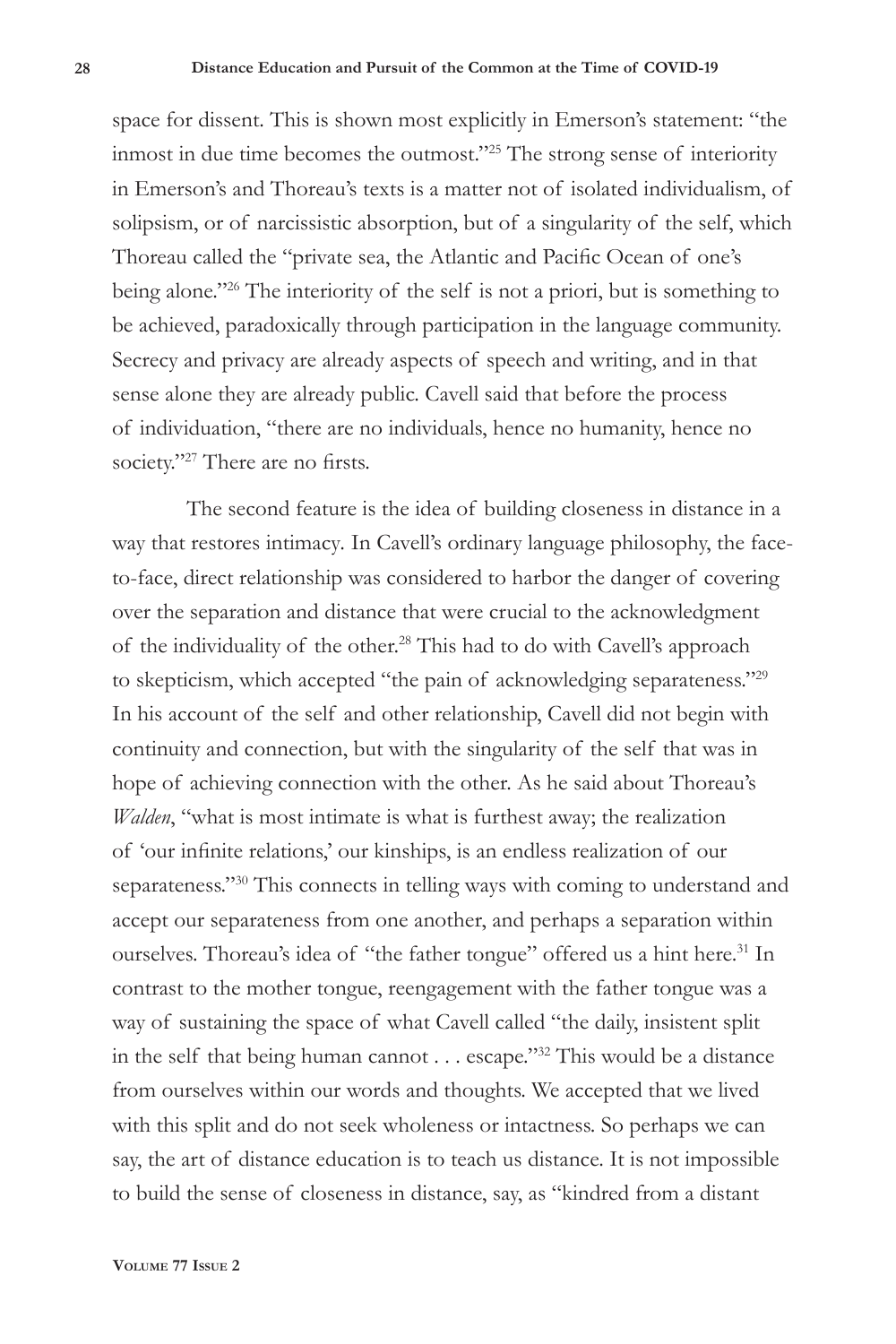land."33

Third is the idea of neighboring and nextness. If keeping distance is the ontological condition of human being, how then can we rebuild the relationship with the other so that we can create the common, Feenberg's rich "social capital," again? Here, Thoreau in particular gave us a hint in his idea of neighbors. In going to live in the woods near Concord, he both kept distance from and maintained connection with the townsfolk, a mile distant from them, as their neighbor. But they were not the only neighbor with whom Thoreau had connection. His neighboring ranged from his connection with animals and insects in the wood to his reading of such classics as Confucius and *The Iliad*. Neighboring for him did not necessarily involve closeness and immediacy but cut across separation. The art of keeping a distance lay in building nextness to others and the world and even to one's own self. This Cavell called "Walden's solution to the problem of selfconsciousness, or the sense of distance from self, or division of self."34 There was the suggestion of a gap, of not fully settling down with one's own self.

Fourth is the moment of leaving and departure. Unlike the foundationalist thought of Heidegger that encouraged us to settle down at home, Cavell highlighted the onward movement of Emerson's and Thoreau's thinking. For them, "the achievement of the human requires not inhabitation and settlement but abandonment, leaving."35 Self-abandonment cannot be equated with selflessness. It is better understood in terms of an idea of immigrancy in American transcendentalism, which was alien to Heidegger's ontology. If there is anything cosmopolitan about American transcendentalism, it is this idea of common humanity to be achieved always in the movement of leaving.36 What is at stake in "onward thinking" is not so much the ultimate goal of the common as each moment of crossing borders—that of converting crisis into opportunities and darkness into light. $37$ 

Based on these observations about the unparalleled features of Emerson's and Thoreau's thought, we shall discuss the educational implications in the next section.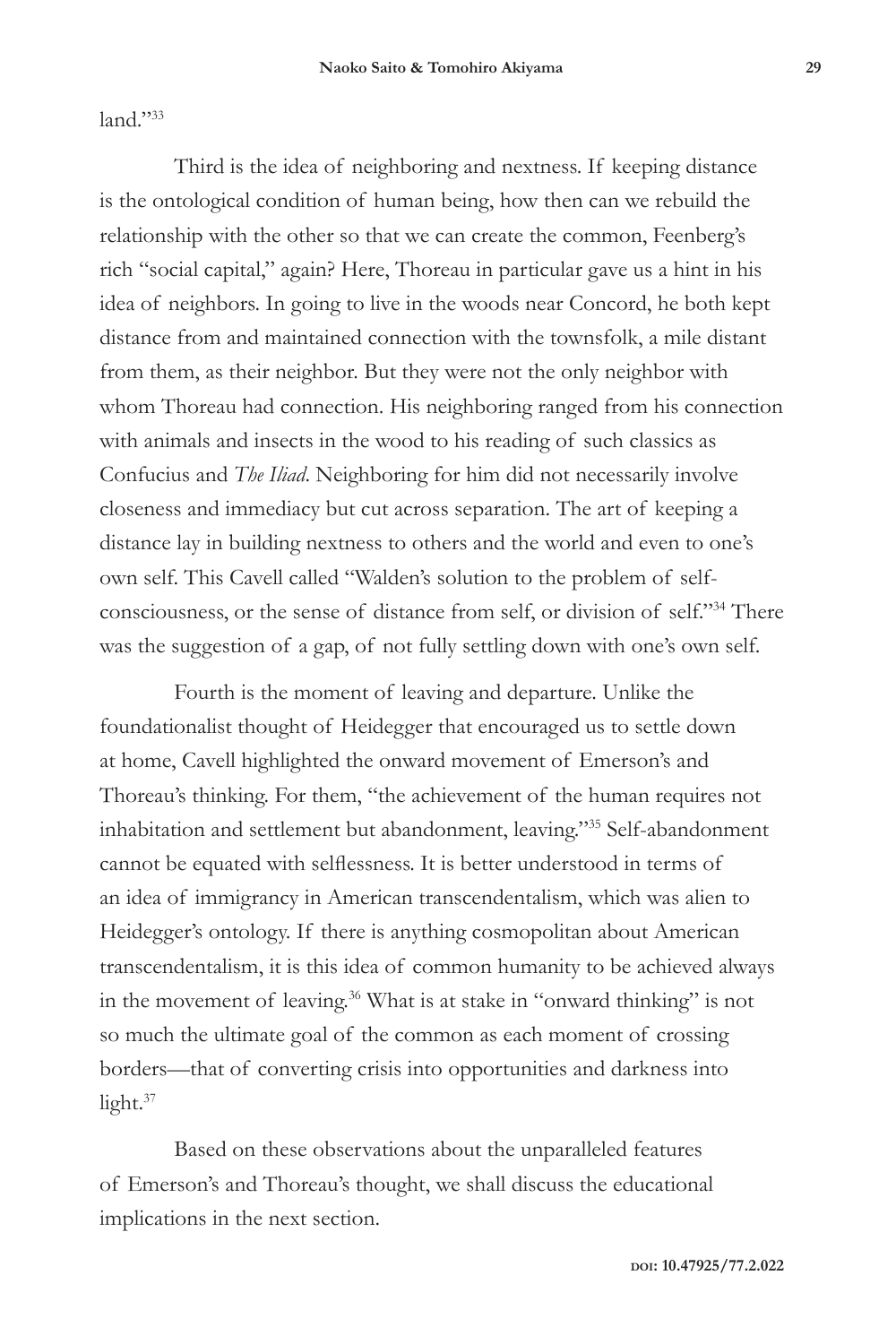#### THE TEACHING OF DISTANCE IN DISTANCE EDUCATION

How can the ontology of separation give us concrete indications regarding the creation of the common in digital space, as raised in the beginning of this essay? In response, we turn to the teaching of distance in distance education. We do not propose to cover the range of possibilities provided by the internet but to consider the kind of practice that has become "the new normal" for many teachers around the world in the time of COVID-19. Here, we shall propose three dimensions of distance education: a community of distance, the art of withdrawal and international exchange without travel.

#### A COMMUNITY OF DISTANCE: SENSITIVITY TO THE OTHER

Here is a suggestion for distance education that has purchase especially in relation to the question of the respective virtues of face-to-face and online education. There is a tacit assumption that face-to-face teaching ensures a richer learning environment, in which the human contact is real. As Standish and Cavell pointed out, however, the idea of the immediacy of direct experience is an illusion: it harbors a potential blindness to the misunderstanding, unknowability, and untranslatability that attend even familiar phenomena. Is there not a chance, then, that, if adequate attention is paid to what is not simply present in virtual reality, and if it is remembered that supposedly direct interactions are in any case themselves dependent on what is not directly present, we can create space for meaningful, personal encounter among individuals in online communities?

Whether face-to-face or virtual, what is at stake here is the mode of knowing. For Cavell, living with uncertainties and with the unknown was not a matter of partial understanding or partial misunderstanding of the other, trapped as this would be in expectations of knowing the other. For Cavell's response to skepticism did not lead to knowledge but to acknowledgment, learning how to close your eyes in the face of doubt. As Cavell said: "To live in the face of doubt, eyes happily shut, would be to fall in love with the world. For if there is a correct blindness, only love has it."38 It required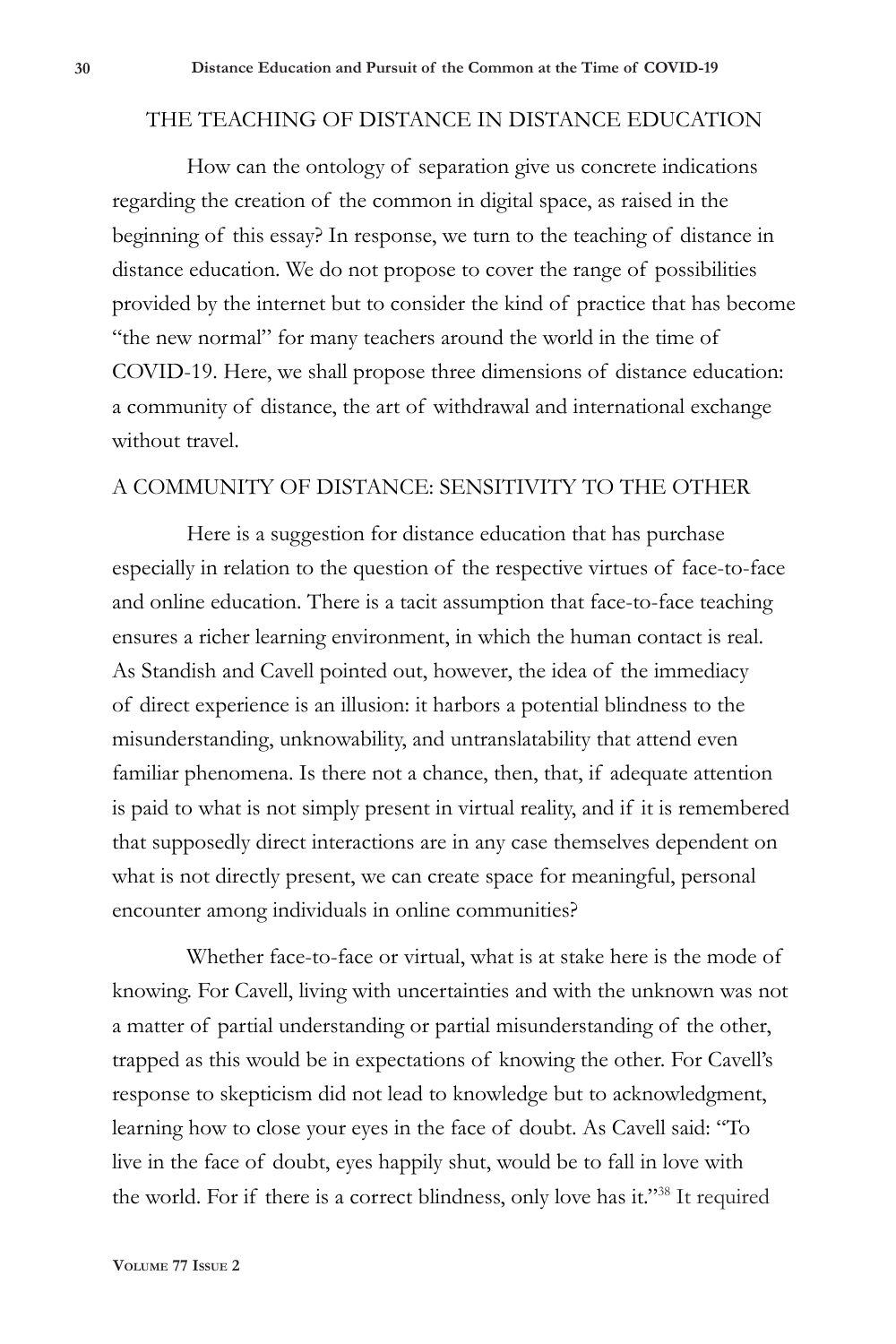receptivity to the other and the perseverance to live through obscurities, and this was accompanied by a rigour of language epitomized by the father tongue. In times when we are compelled to live in virtual reality in some degree, learning to have correct blindness becomes a pressing need: we need to sensitize ourselves to the possibility of failures of understanding. The experience of the father tongue here will help us learn how to live with the gap, with the untranslatable and ungraspable. Acknowledgment in this Cavellian sense is needed all the more in conditions of virtual reality for the creation of what might be called a community of distance. Addressing the question of how to create imaginative and sympathetic space in online communities, we need to be more attuned to the sense of the uncommon and the foreign. That is—factors that may be felt experientially in virtual reality but that are in any case internal to the lives of human beings, although often unacknowledged.

If we transform the way we are engaged in language, the quality and mode of communication in the digital space can be transformed. We come to exchange on the internet with a degree of indirectness. You think a moment before you type, you turn your microphone on before you speak in a seminar, and you may have to be invited by the teacher or chair. Dialogue within a small group, students testing their words with one another, perhaps with the common text in hand, a web-conference that creates the space for a common forum—we can think of diverse ways in which this digital space might create a community of distance.

#### THE ART OF WITHDRAWAL: RECOVERING SOCIETY'S BONDS

How can the ontology of separation in American transcendentalism help us respond to worries with regard to separation and isolation in digital space? In response, the ontology of separation points us to the sense of distance neither as the cause of prejudice nor in a succumbing to its neutralizing effects but as a resource of social participation: the possibility for disconnection and reconnection through withdrawal, the uncommon as the resource of the common. Withdrawal can be shifted from the state of seclusion in a gated community, as it were, to transcendence in a wider community, prepar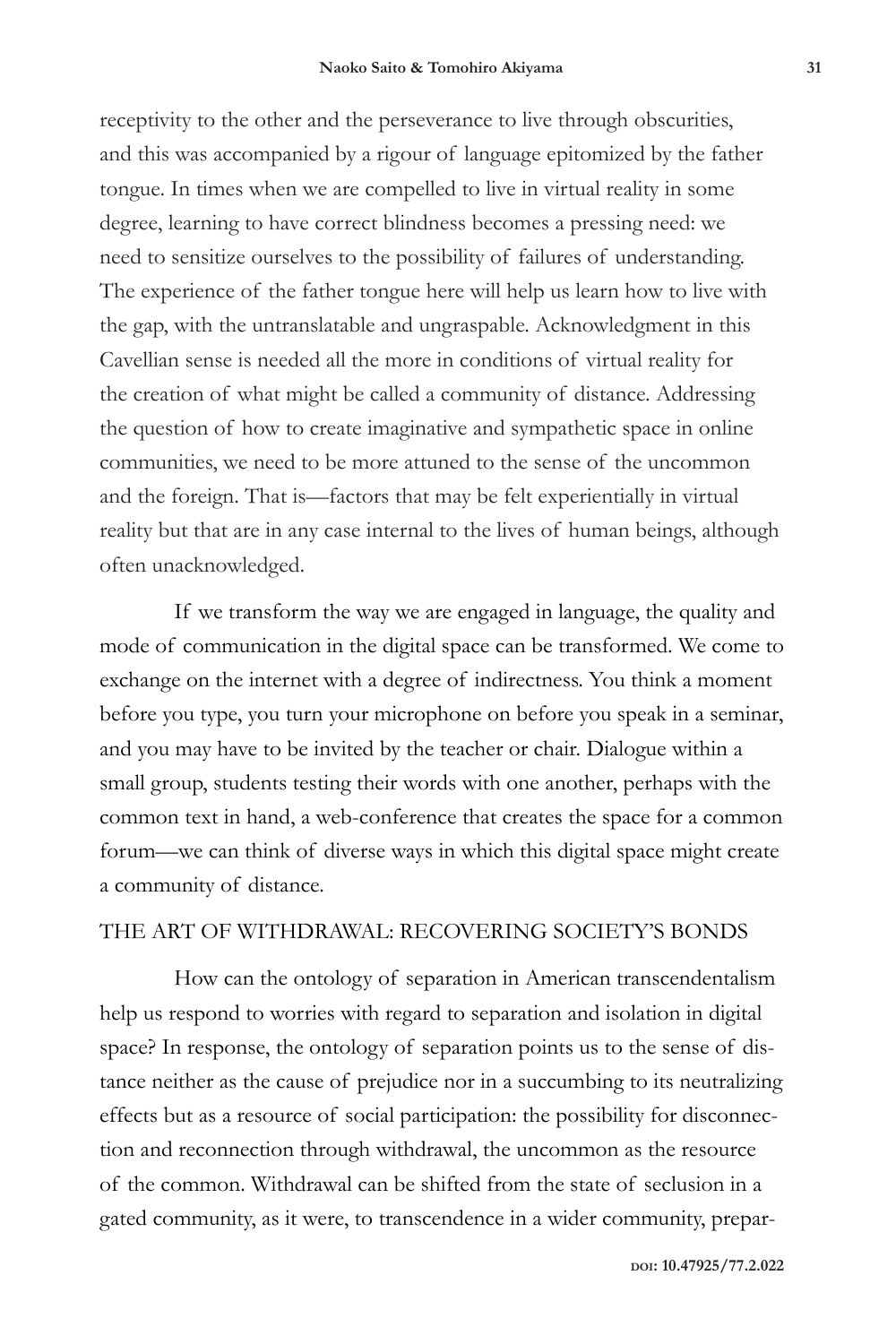ing and learning to take the risk of exposing oneself to the other. Withdrawal in this sense is an occasion and chance for undergoing the pain of individuation and separation. This is the experience of self-transcendence and self-distancing.

It is here pertinent to acknowledge the importance of creating space within this digital common ground for the dissonant and the otherwise excluded: to commit to something like the Thoreauvian idea of citizenship without inclusion.<sup>39</sup> Indeed, there are many cases of young people suffering from *hikikomori* (the phenomenon in Japan of social withdrawal into private space, school-refusal, etc.) coming back to learning through online teaching and recovering society's bonds. They had stopped attending school because of peer pressure or bullying and had become frightened by social interaction. In online teaching, however, in a one-to-one relationship with a teacher whom they trust, or in online platforms where they can secure some degree of privacy, they can start to participate again in social communication. This will guide us towards a rethinking of political education that stresses the need to find the political in the contribution of one's private voice to public space. In the pursuit of the common in digital space, it will become easier for some to speak out, using chat and social media, especially where the teacher skillfully encourages these possibilities. This may be psychologically easier to do than in face-to-face relationships, and it has the potential to cultivate the art of withdrawal as well as open-mindedness.

# INTERNATIONAL EXCHANGE WITHOUT TRAVEL: CULTIVATING OPEN-MINDEDNESS

Let us start with Thoreau who mentioned:

The wild goose is more of a cosmopolite than we; he breaks his fast in Canada, takes a luncheon in the Ohio, and plumes himself for the night in a southern bayou. . . . The universe is wider than our views of it.40

It is said there is disappointment among students who have lost the chance to study abroad at the time of the pandemic. Overseas travel has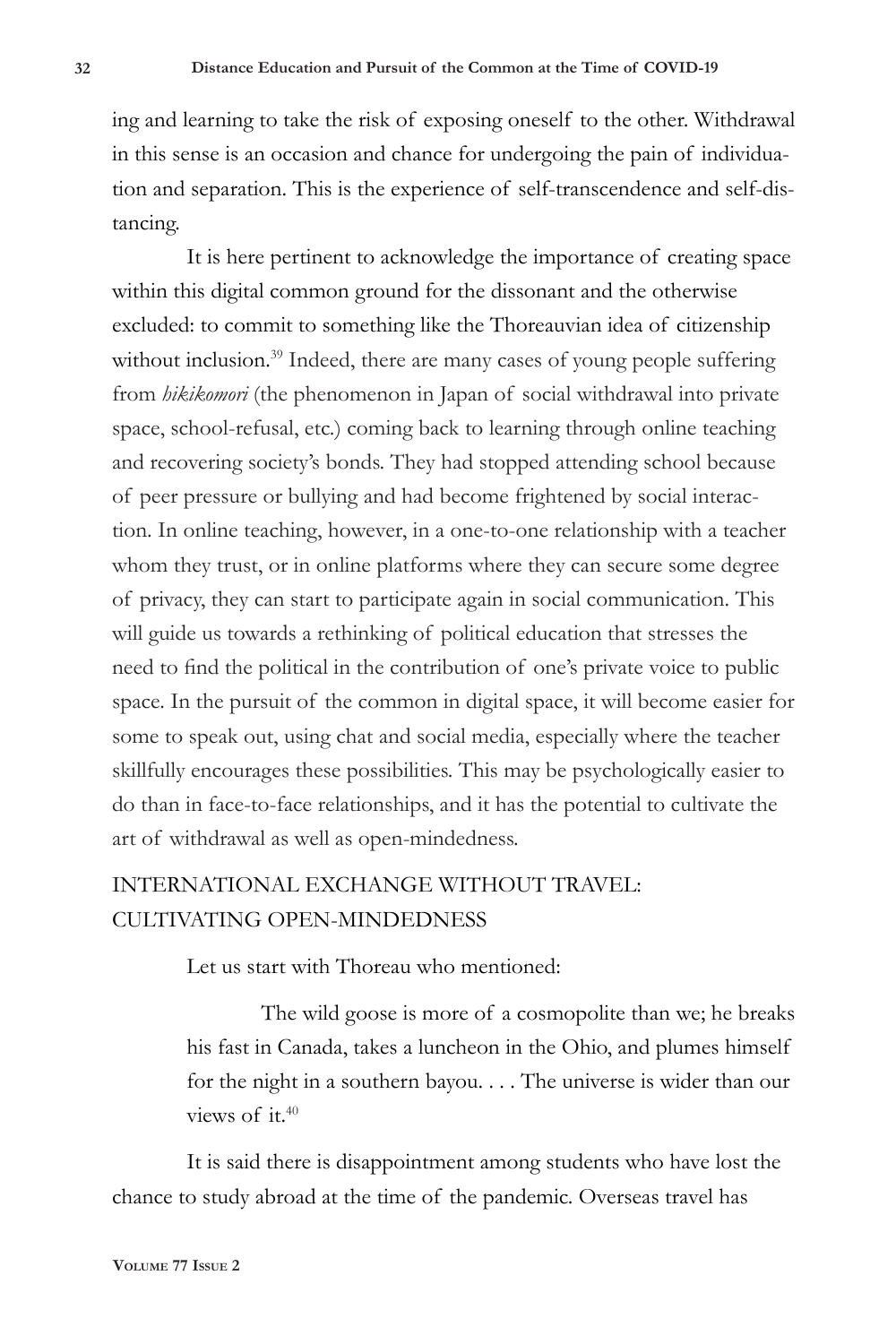suddenly become more difficult due to COVID-19. In the meantime, because of this physical difficulty, diverse online meetings and virtual conferences have opened. These cross borders in unprecedented ways, instilling a cosmopolitan commitment to common experience in ways that span national and cultural borders. American transcendentalism points us to the possibility of international exchange without travel, showing the diverse possibilities of distance education. The wild goose Thoreau described above was a symbol of becoming cosmopolitan, with no particular home but being at home everywhere. This was a figure who opened-up one's inward horizons at home, where one was exposed to an instilling of thought. The above passage is followed by the quote below:

> Direct your eye right inward, and you'll find A thousand regions in your mind Yet undiscovered. Travel them, and be Expert in home-cosmography.<sup>41</sup>

"Home-cosmography" suggests shared space among distant people, with a sense of closeness. In digital space we can explore diverse ways to create such experience of crossing borders, occasioning intense moments of encounter with the other, and penetrating the narcissistic self-absorption into which, in these times, we can easily lapse. Joint experience of translation online is an example. Students are given a foreign text in which they immerse themselves in translation so that they can test diverse meanings and implications in conversation with other students online. The experience of the untranslatable is the very occasion of teaching in and by distance, of realizing the difficulty of understanding the other as well as of finding some common ground. Such experience of translation encourages us to convert the way we live in relation to borders without reinforcing barriers. What is most needed today for cultivating open-mindedness seems to be such a cosmopolitan endeavor of crossing borders, without actual travel, while staying home.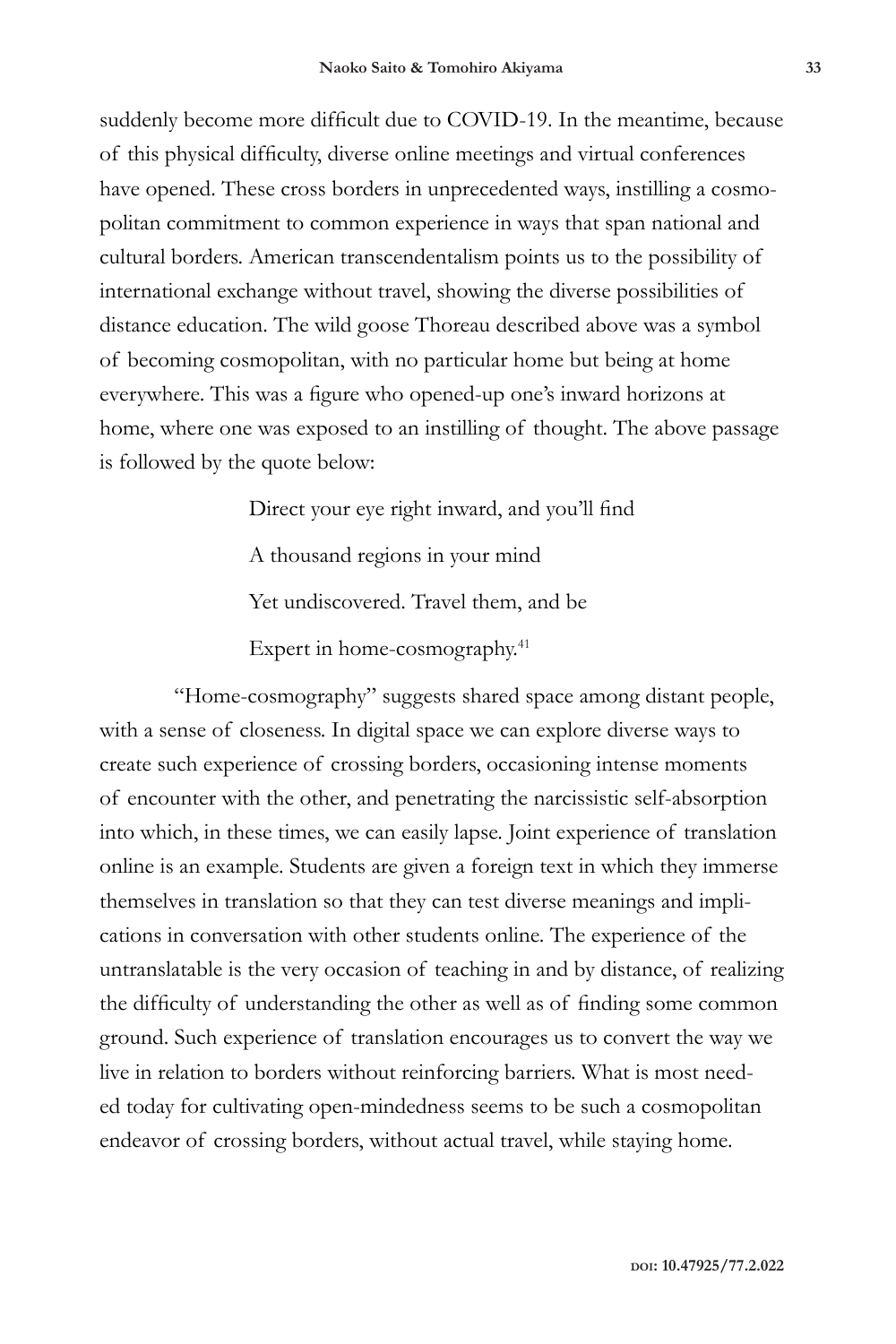#### CONCLUDING REMARKS

The ideas of Emerson and Thoreau that we have considered cannot simply and immediately be converted into technological know-how; neither do they give us direct and explicit answers to problems; and yet they teach us that we can convert the crisis we face today into an opportunity, a chance to learn from and in distance for the sake of creating a new commons; and this, by bridging the private and the public. It is right to press the familiar criticism that online education can exacerbate social inequality, where students do not have adequate access to the technology. But American transcendentalism points us to a different aspect of the common and an alternative horizon of philosophy—philosophy that can deal with the question of how we can create a shared, rich space for the mutual education of holistic human beings at a distance. Political questions are inevitable here, and yet, such political matters are inseparable from the psychological and existential dimensions of human being. In this sense, we might say that American transcendentalism can today serve as pan-demic philosophy—philosophy in response to the crisis of the pandemic and philosophy for all the people.

1 Maurizio Teli et al., "Public Design of Digital Commons in Urban Places: A Case Study," *International Journal of Human-Computer Studies* 81 (2015): 17-30; Mehmet Gençer and Beyza Oba, "Organizing the Digital Commons: A Case Study on Engagement Strategies in Open Source," *Technology Analysis and Strategic Management* 23, no. 9 (2011): 969-982. See also: Ivy Wigmore, Digital Commons, *WhatIs.com*, August 2013, https:// whatis.techtarget.com/definition/digital-commons; Bill Davidow, The Tragedy of the Internet Commons, *The Atlantic*, May 18, 2012, https://www. theatlantic.com/technology/archive/2012/05/the-tragedy-of-the-internetcommons/257290/

**Volume 77 Issue 2**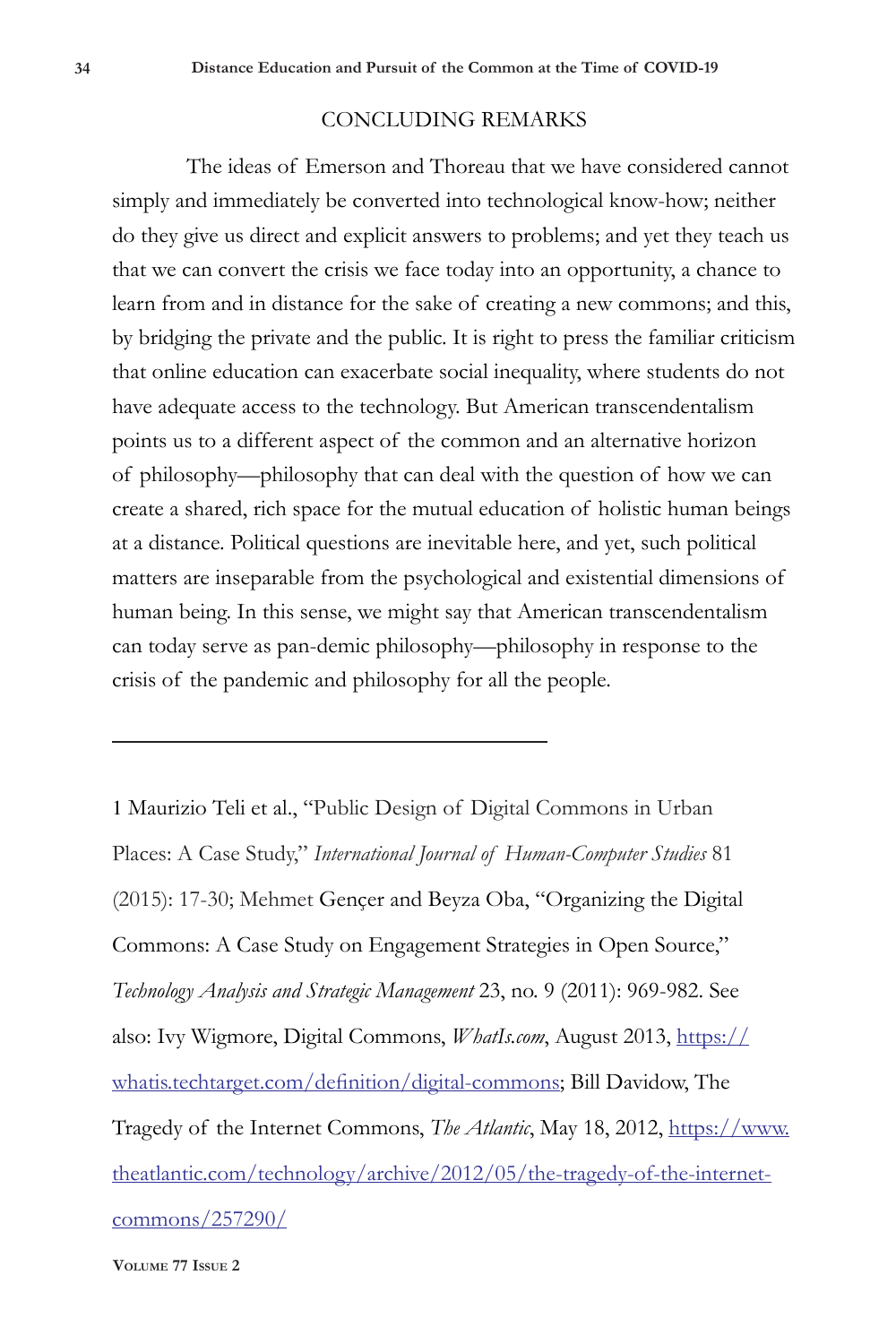Andrew Feenberg, "The Internet as Network, World, Co-construction, and Mode of Governance," *The Information Society* 35, no. 4 (2019): 229-243.

Feenberg, "The Internet as Network," 236.

Feenberg, 236.

Feenberg, 237.

Feenberg, 236

Feenberg, 237.

Feenberg, 238.

Feenberg, 236.

Feenberg, 240.

Feenberg, 241.

Paul Standish, "Fetish for Effect," *Journal of Philosophy of Education* 34, no.

1 (2000): 151-168.

Standish, "Fetish for Effect," 163.

Standish, 158.

Standish, 158 and 164.

Standish, 163.

Standish, 163.

Standish, 164.

Standish, 166.

Standish, 167.

Standish, 167.

Standish, 167.

 Ralph Waldo Emerson, *Ralph Waldo Emerson*, ed. Richard Poirier (Oxford: Oxford University Press, 1990), 50.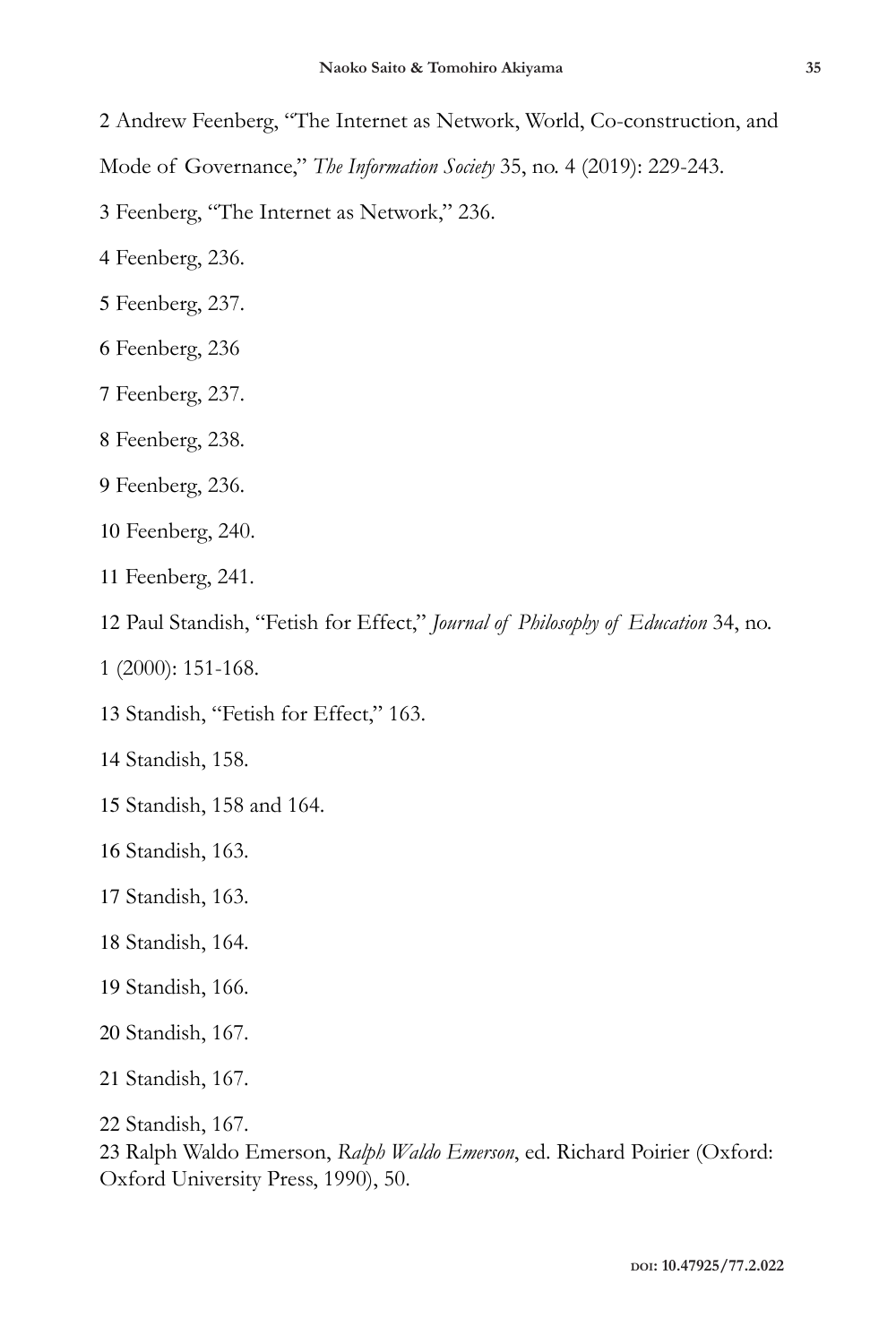Martin Heidegger, *Being and Time*, trans. John Macquarrie and Edward Robinson (Oxford: Blackwell, 1962).

Emerson, *Ralph Waldo Emerson*, 131.

Emerson, *Ralph Waldo Emerson*, 301.

Stanley Cavell, *Conditions Handsome and Unhandsome: The Constitution of* 

*Emersonian Perfectionism* (Chicago: University of Chicago Press, 1990), 11.

 Stanley Cavell, *The Senses of Walden* (Chicago: University of Chicago Press, 1992), 64-65.

 Stanley Cavell, *Cities of Words: Pedagogical Letters of a Register of the Moral Life* (Cambridge: The Belknap Press of Harvard University Press, 2004), 112. Cavell, *The Senses*, 54

Henry D. Thoreau, *Walden* in *Walden and Other Writings of Henry David* 

*Thoreau*, ed. Brooks Atkinson (New York: The Modern Library, 1992), 96.

Cavell, *Cities of Words*, 5.

Cavell, *Senses*, 54.

Cavell, 107.

Cavell, 138.

Cavell, 158

Cavell, 135

Stanley Cavell, *The Claim of Reason: Wittgenstein, Skepticism, Morality, and Tragedy* 

(Oxford: Oxford University Press,1979), 431.

 Naoko Saito, *American Philosophy in Translation* (London: Rowman and Littlefield, 2019), 130.

 William Habbington, "To My Honored Friend Sir Ed. P. Knight," as quoted by Thoreau, *Walden,* 300.